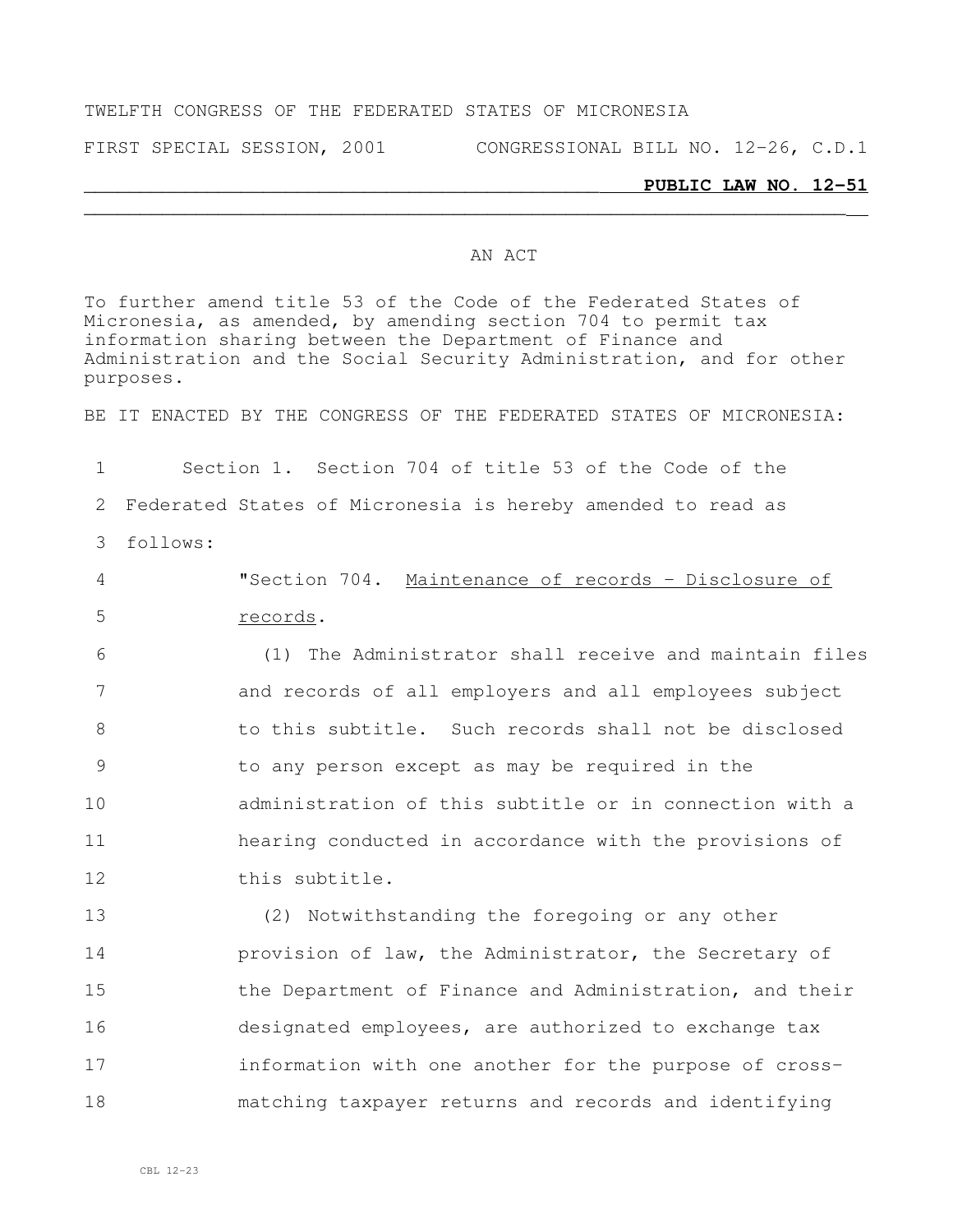# **PUBLIC LAW NO. 12-51**

| $\mathbf 1$  | noncompliance with this title or with other tax             |
|--------------|-------------------------------------------------------------|
| $\mathbf{2}$ | statutes. Information received by an agency pursuant to     |
| 3            | the_foregoing sentence shall be subject to the              |
| 4            | confidentiality rules of that receiving agency.<br>The      |
| 5            | Administrator and the Secretary of the Department of        |
| 6            | Finance and Administration shall determine who shall be     |
| 7            | 'designated employees' for the purpose of this section."    |
| 8            | Section 2. This act shall become law upon approval by the   |
| 9            | President of the Federated States of Micronesia or upon its |
| 10           | becoming law without such approval.                         |
| 11           |                                                             |
| 12           |                                                             |
|              |                                                             |
| 13           |                                                             |
| 14           | December 10, 2002                                           |
| 15           |                                                             |
| 16           |                                                             |
| 17           |                                                             |
| 18           |                                                             |
| 19           | /s/ Leo A. Falcam                                           |
| 20           | Leo A. Falcam<br>President                                  |
| 21           | Federated States of Micronesia                              |
| 22           |                                                             |
| 23           |                                                             |
| 24           |                                                             |